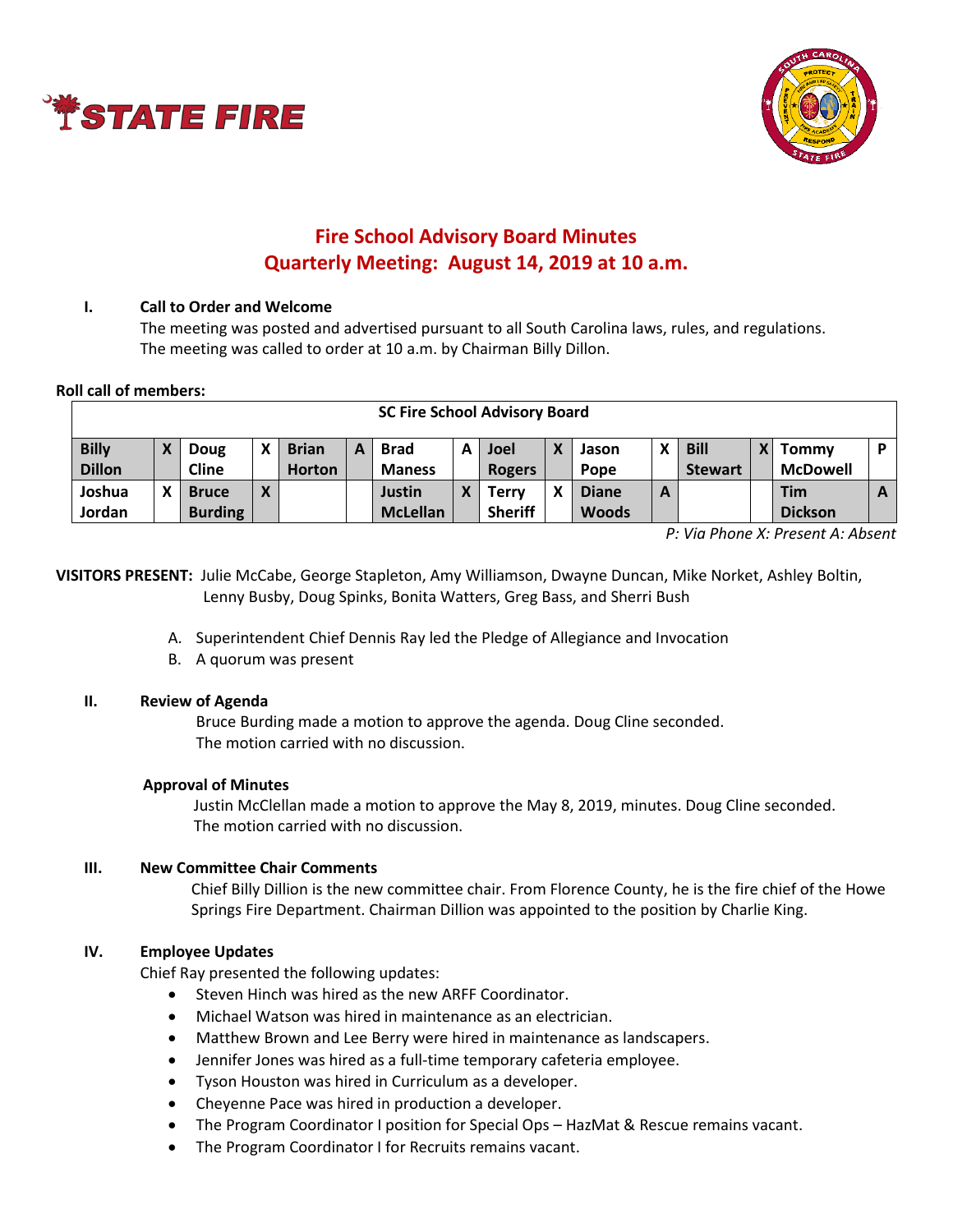- Michael Regal was promoted to Region 7 Coordinator.
- Doug Spinks accepted a position as an IST Coordinator in the Fire Marshal's Office.
- The Accreditation Coordinator vacancy is posted.

## **V. Superintendent's Remarks**

Chief Ray presented the following updates:

- Region 5 has been divided into two. One half will remain Region 5. The other half is now Region 7. Michael Regal is the coordinator for Region 7.
- SC IAAI training held on site was a success.
- The database is undergoing upgrades and changes concerning finance and automated billing.
- Three upcoming conferences are scheduled onsite: SC Haz-Mat Conference, Executive Chief Officers, and Industrial Firefighting.
- The Fire Rescue Conference was a success.
- SCFA will provide A/V support and have a booth at the Chief's association conference in September.
- SCFA will be working closely with the Instructor's Society to build membership back up in future events
- The new Striker is being used for Safety Stand-by for HART air frames during events in the back
- The Scott air packs and fit test machine provided by the AFG grant are now in service for fit tests for staff. We are currently waiting to see if the AFG to replace turnout gear is awarded to SCFA.

## **VI. State Fire Marshal's Remarks**

Jonathan Jones presented the following updates:

- The IST (Incident Support Team) was created as a result of the after-action review of Hurricane Florence. After working with FEMA, Louisiana, and Tennessee, there was a need to create our own. This team will not replace any regional IMT's, but is an internal management team designed to manage search and rescue resources during a statewide event. This team consists of 26 members, mostly full-time state employees. Additionally, State Fire is creating a County Liaison Program, utilizing Deputies and Regional Coordinators. The counties where the members have been assigned is where they already work or live. Each member has a primary and secondary assignment. We have received positive feedback as well as opportunities not usually available to State Fire. Two employees will be attending FEMA/USAR training in Miami, FL in September.
- George Stapleton was promoted to Program Manager II.

# **A. Finance Related**

- The State Fire budget has been approved, but the line items on what to spend it on will not be finalized until September.
- Total revenue for public training was less than \$700,000. This is down by about \$33,000.
	- o Grant funded training increased approximately \$30,000.
		- o Industrial training increased almost \$45,000.
		- $\circ$  Thus far, for year end, the Academy netted \$41,250 more than the previous year.
		- o We are still collecting revenue for this year.
- In FY19, the Academy spent \$7,499,129.89 out of the operating budget and \$4,440,158 in capital improvement.
- We will "carry over" \$10-\$11 million.

## **VII. CPIP Project Update**

George Stapleton presented the following updates:

- The fire station project is six weeks behind schedule. The new completion date is Dec. 27, 2019. We are \$100,000 under budget on this project.
- The dorm renovation started May 15, 2019. The completion date is Oct. 17, 2019. We are currently on schedule and under budget. An emergency generator was added to the project. The parking lot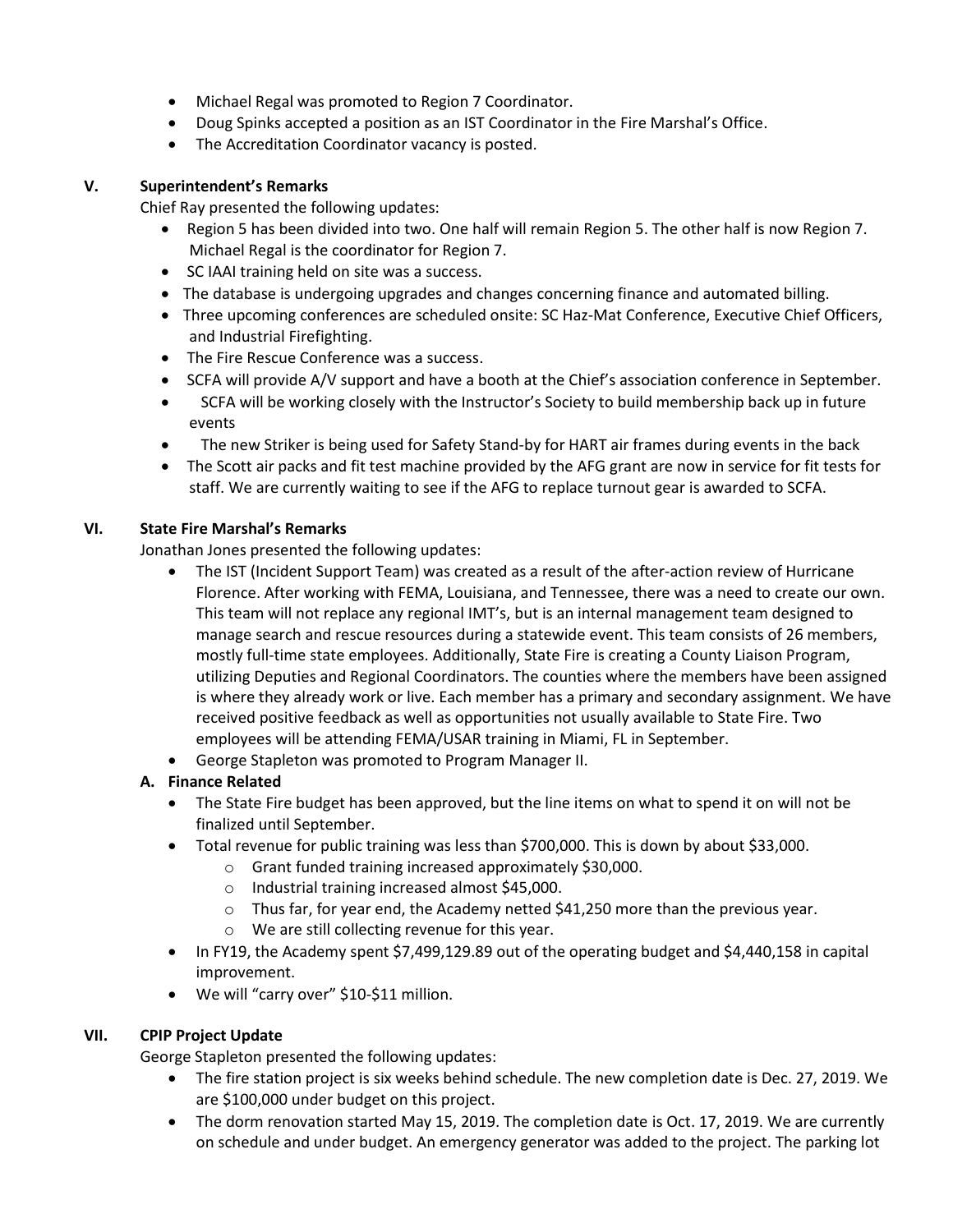in back will be updated. The new HVAC units will help with the humidity. The fire tower project will begin after the fire station and dorm renovations are complete.

- Included in the five-year plan for capital improvement projects are multiple HVAC replacements, replacement of PTAC units in the dorms (as needed), asphalt resurfacing expansion in rear of the site, renovations of bathrooms on site, and repairs of existing burn buildings and flag props.
- The bid to replace administration building carpet will be awarded Sept. 6, 2019, and will be replaced within 30 days.

#### **VIII. Section Reports**

### Facilities

Greg Bass provided a facilities update:

- Jerry Griggs retired. He was replaced by Michael Watson
- The work request system is being utilized more.
- The ARFF ignitor is being replaced.
- Expect more changes pertaining to landscaping.

Curriculum and Instructional Design

Bonita Watters provided additional curriculum updates:

- Tyson Houston was hired to work on the revisions on the instructor courses.
- The Fire Officer III course is complete. There will be an application and selection process for instructors.
- LMS is going to be phased out as we move to Blackboard at the end of August.

## **Training**

Lenny Busby provided a training section update:

- One recruit left the Recruit program due to a medical issue.
- Region 2 completed a service project at Chester Training center.
- The fire investigation program is the second week of September. Thirty-eight people applied.

#### EMS

Julie McCabe provided a training update:

- The EMS pass rate is 91 percent. Ten out of 11 students obtained certification.
- There are two EMS instructor vacancies. Working to get the instructors up to EMT instructor level.
- EMT classes will begin at the Academy Sept. 25, 2019 thru May 2020 with 12 students.
- An 8-week EMT class will begin in Jasper County Sept. 23, 2019.
- Received the institution designee NAEMT.
- ROLL course will be held today in Greenwood, SC. Substance abuse mental health is scheduled to audit this class in September.

#### Accreditation

Doug Spinks, Accreditation Manager, provided an update:

- Doug Cline was hired part-time in accreditation
- Sent more than \$18,000 to the NFA training grant for reimbursement. This grant has ended.
- Chief Jones briefly discussed new measures put in place to evaluate IFSAC pass/fail rates.

#### **Administration**

Sherri Bush, Administrative Supervisor, provided an update:

• Administration department was moved under Training

## Marketing

Amy Williamson, Marketing and Special Projects Coordinator, provided an update:

- Primary focus is to meet our customers
- Currently planning the Executive Chief Officer weekend

#### **IX. OLD BUSINESS**

• None